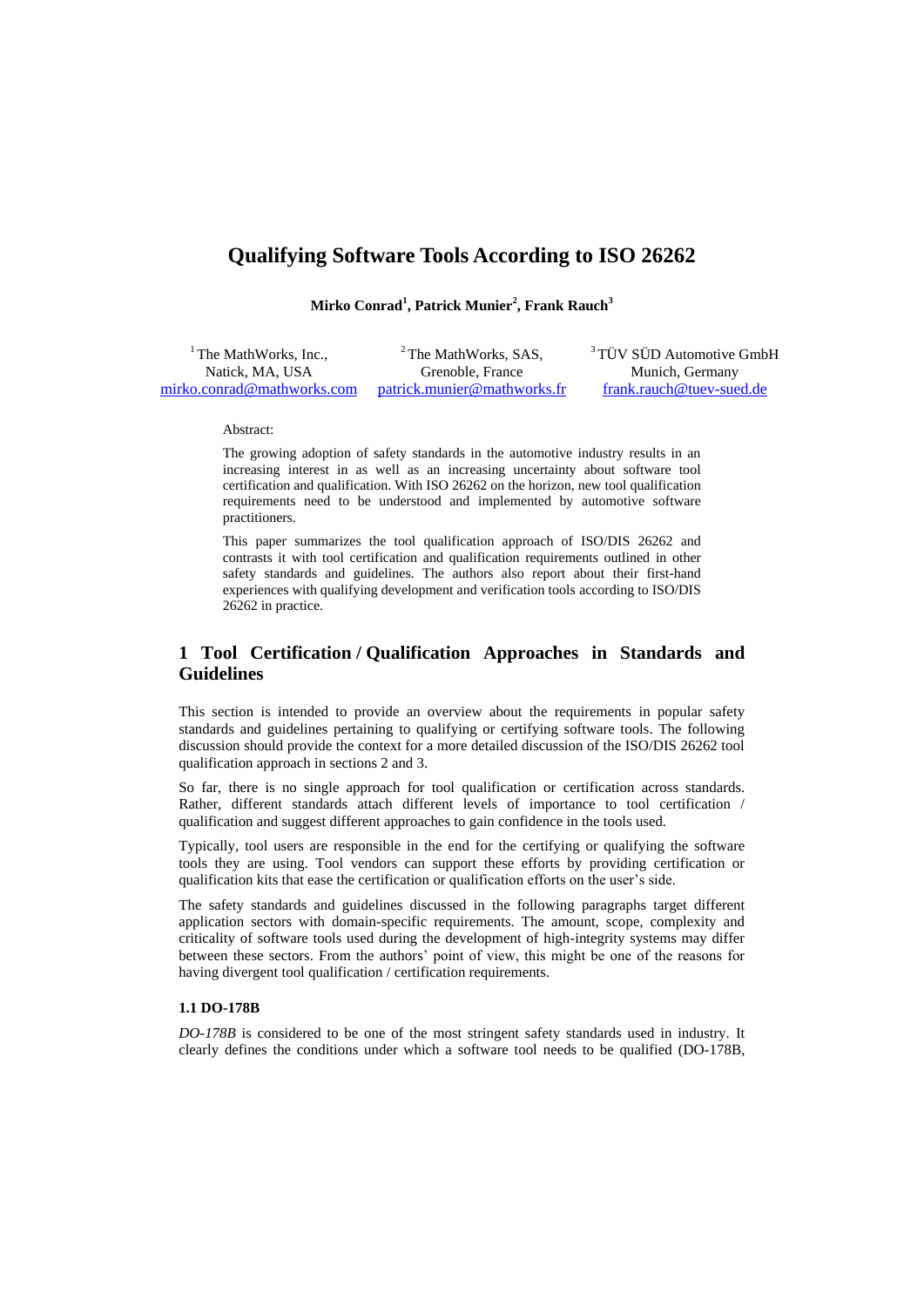section 12.2), i.e. tool qualification is required if the answer to each of the following three questions is 'ves':

- (1) Can the tool insert an error into the airborne software or fail to detect an existing error in the software within the scope of its intended usage?
- (2) Will the output of the tool not be verified as specified in Section 6 of DO-178B?
- (3) Will the output from the tool be used to meet or replace an objective of DO-178B, Annex A?

Tool qualification is defined as the "process necessary to obtain *certification credit*<sup>1</sup> for a software tool within the context of a specific airborne system" (DO-178B, Glossary)

There are two types of tools that may require qualification: development and verification tools. If the answer to the question:

(4) Is the tool output part of the airborne software, such that the output can insert an error into the software?

is ‗yes' the tool needs to be qualified as development tool, otherwise it needs to be qualified as verification tool. Verification tools are simpler to qualify, because they cannot, by definition, inject errors into the final product.

*Development tool qualification* requires that the development process for the tool satisfies the same objectives as the software development process of the airborne software. The software level assigned to the tool is the same as for the airborne software it produces unless the applicant can justify a reduction of the tool's software level to the certification authorities.

*Verification tool qualification* requires the user to demonstrate that the tool complies with its operational requirements under normal operation conditions. In practice this can be achieved with documented tool operational requirements and a set of test cases that allow one to verify, that the tool correctly implements these requirements under normal operating conditions.

Tools need to be qualified on a per project basis. Tool qualification activities are subject to a planning phase that is documented in a tool qualification plan. Using qualified tools allows one to achieve dedicated certification credits.

DO-178B tool qualification is widely discussed e.g. in [HB07, KZ09].

## **1.2 IEC 61508**

-

*IEC 61508 (Ed. 1.0)* includes the concept of *tool certification*. The standard recommends (for SIL 1) or highly recommends (for SIL 2-4) the use of *certified tools and translators* (IEC 61508-3, table A.3). Wherever possible, tools should be certified so that some level of confidence can be assumed regarding the correctness of their outputs (IEC 61508-7, clause C4.3.). As an alternative, tools with *increased confidence from use* are highly recommended for all SILs.

The standard provides little guidance on how to certify a tool. As a result a variety of different tool certification approaches has been used in practice [KM03, JG03, Glö08, TMW08, TMW09, SLM09, BB09]. Developing a software tool as per IEC 61508-3 is just one of multiple options here.

Tool certification is viewed as a generic measure to increase the confidence in the tools used, if increased confidence from use cannot be claimed. No certification credits are offered in

<sup>&</sup>lt;sup>1</sup> Acceptance by the certification authority that using a tool satisfies a certification requirement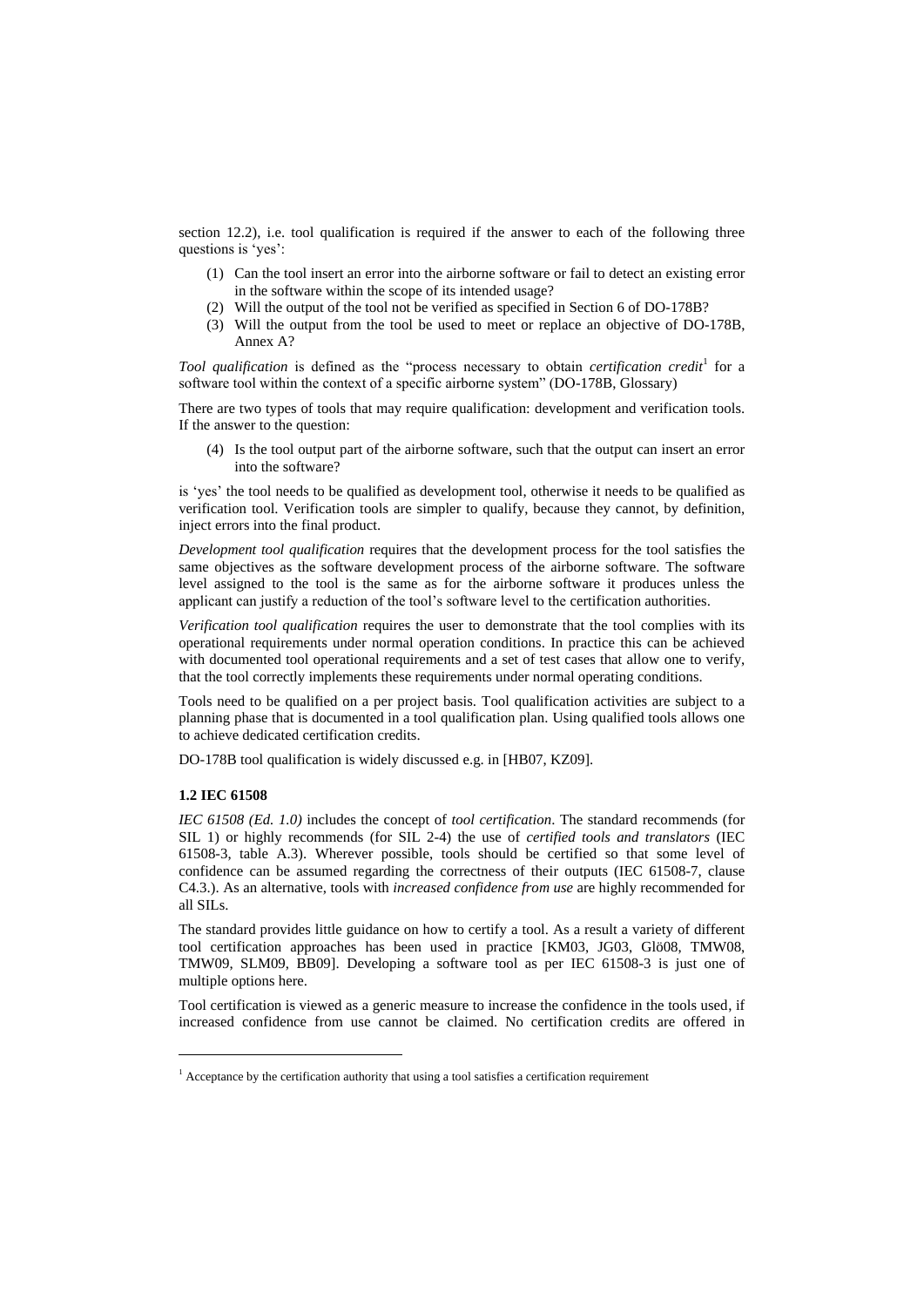exchange for tool certification. This way there is little incentive for applicants to certify tools if it can be avoided. Requirements for tool qualification are limited, because the IEC 61508 software life cycle for embedded software is set-up to uncover potential tool errors.

IEC 61508-3 also emphasizes the use of an integrated tool chain (IEC 61508-3, clause 7.4.4.2).

The upcoming second edition *IEC 61508 (Ed. 2.0)* distinguishes between online<sup>2</sup> and offline<sup>3</sup> tools. *Software offline support tools* are divided into the following categories (cf. IEC 61508-4 Ed. 2.0, clause 3.2.11):

- T1: tools that cannot directly or indirectly contribute to the executable code of the system
- T2: tools supporting verification or test of the design or the executable code; errors in these tools can fail to reveal defects
- T3: tools generating outputs that can directly or indirectly contribute to the executable code of the system

Depending on the tool's classification, the identification of use cases and related hazards is required. T3 offline tools require evidence that the tool conforms to its specification or manual. This evidence may be based on confidence from use or on application independent validation. If such evidence is not available, application-specific measures to uncover potential tool errors, such as back-to-back testing, could be implemented by the applicant.

Each new version of an off-line support tool shall be qualified. This delta qualification may rely on evidence provided for an earlier version.

Both editions of IEC 61508 very much value confidence from use as a measure to gain confidence in the tools used.

#### **1.3 ISO/DIS 26262**

-

Although ISO/DIS 26262 is considered a derivative standard of IEC 61508, tool qualification approaches in these two standards differ significantly.

ISO/DIS 26262 contains detailed guidance on *software tool qualification* (ISO/DIS 26262-8, 11). The objective of tool qualification is to provide evidence that a software tool is suitable for use in the development of safety-related software according to ISO/DIS 26262.

The use cases for a tool need to be documented and analyzed. This analysis shall evaluate if the malfunctioning software tool or its erroneous output can lead to the violation of a safety requirement. In addition, the probability of preventing or detecting such errors in the output of the tool needs to be evaluated. Based on this analysis, a required *tool confidence level* (TCL) is determined.

The required TCL, together with the Automotive Safety Integrity Level (ASIL) of the safetyrelated software developed using the software tool, guides the selection of the appropriate tool qualification methods. These tool qualification methods are listed in tables 2, 3, and 4 of ISO/DIS 26262-8.

Increased confidence from use is one of the possible qualification methods, however the level of recommendation in the above mentioned tables decreases for the higher TCLs and ASILs.

<sup>&</sup>lt;sup>2</sup> Software on-line support tool: software tool that can directly influence the safety-related embedded system during its run time

<sup>&</sup>lt;sup>3</sup> Software off-line support tool: software tool that supports a phase of the software development life cycle; cannot directly influence the safety-related embedded system during its run time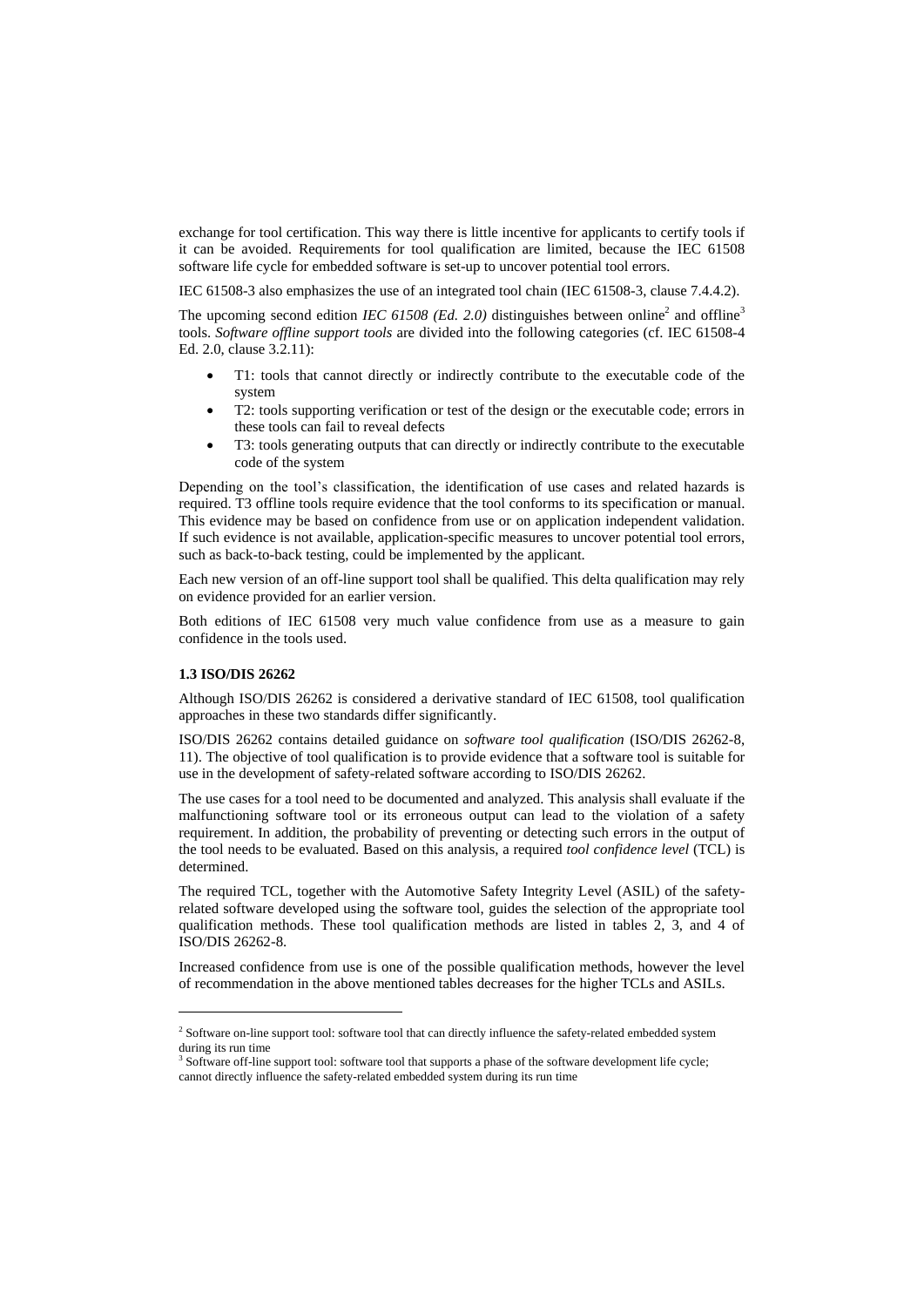With this approach, ISO/DIS26262 provides very detailed guidance to classify the tools and to estimate the required level of tool qualification. However, unlike earlier draft versions, ISO/DIS 26262 does not distinguish between different tool categories.

Details of the ISO/DIS 26262 tool qualification will be discussed in chapters 2 and 3. [Sau09] touches upon this topic as well.

### **1.4 MISRA-C**

*MISRA-C* sees compilers and static checking tools as *trusted processes*. This means that there is certain level of reliance on the output of the tools. It needs to be ensured that this trust is not misplaced (MISRA-C:2004, section 4.2.3).

MISRA-C:2004 suggests documented *validation testing* as the method of choice to gain confidence in the tools used.

Ideally, the tool supplier should carry out the validation tests. The tool vendor should be able to provide records of the verification activities and change records to document a controlled software tool development. The tool vendor should also have a bug reporting and tracking mechanism. The size of the user base together with an assessment of the bugs reported over the last 6-12 months is seen as an indication of the stability of the tool.

If tool validation information is not available from the tool vendor, confidence in the tool can be gained by the tool user for example by adopting the following approaches:

- Documented validation testing
- Assessment of the development processes use by the tool supplier
- Review of the tool's performance

## **2 The ISO/DIS 26262 Tool Qualification Approach**

This section provides a brief overview about the tool qualification approach as outlined in the draft standard.

## **2.1 ISO/DIS 26262**

-

ISO 26262 is an emerging international safety standard titled *Road vehicles — Functional safety*. This sector specific standard for the automotive industry is intended to be applied to safety-related systems that include one or more E/E systems<sup>4</sup>, and are installed in series production passenger cars with a maximum gross weight of up to 3.5 tons.

The draft international standard, ISO/DIS 26262 was published in summer 2009. Part 8 of the draft international standard, ISO/DIS 26262-8 *Supporting processes*, addresses multiple crossfunctional topics, including the *qualification of software tools*.

## **2.2 Tool Qualification Overview**

The use of software tools can simplify or automate activities and tasks required by ISO 26262 for the development of safety-related software (ISO/DIS 26262-8, 11.2). The objective of ISO 26262 software tool qualification is to provide evidence that a software tool is suitable for use

<sup>4</sup> Systems that consists of electrical and electronic elements, including: programmable electronic elements, power supplies, input devices, communication paths, and output devices.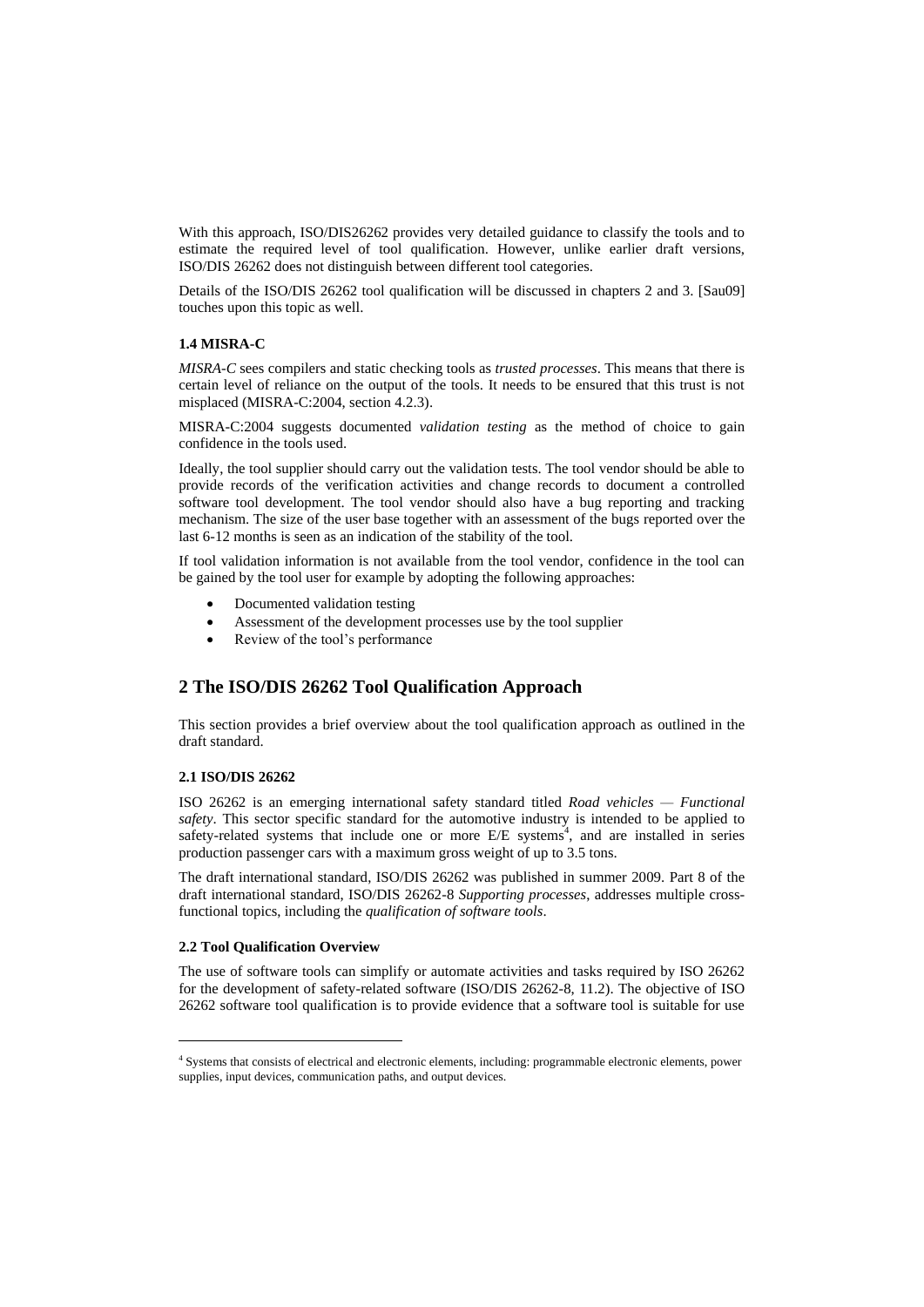in the development of safety-related software, such that confidence can be achieved in the correct execution of activities and tasks required by ISO 26262 (ISO/DIS 26262-8, 11.1).

To determine the required tool confidence level (TCL), the use cases of the tool shall be analyzed. This analysis shall evaluate:

- If a malfunctioning software tool and its erroneous output can lead to the violation of any safety requirement allocated to the safety-related software to be developed.
- The probability of preventing or detecting such errors in the output of the tool.

The evaluation considers measures internal to the software tool (for example, monitoring), as well as measures external to the software tool (for example, guidelines, tests, and reviews) that are implemented in the development process for the safety-related software.

The required TCL, together with the Automotive Safety Integrity Level (ASIL) of the safetyrelated software developed using the software tool, allows the selection of the appropriate tool qualification methods. Tool qualification can be carried out for individual tools as well as for tool chains or sets of tools.

The ISO/DIS 26262 tool qualification process requires the creation of the following *tool qualification work products* (ISO/DIS 26262-8, 11.5; see the appendix for a summary):

- Software Tool Qualification Plan
- Software Tool Documentation
- Software Tool Classification Analysis
- Software Tool Qualification Report

#### **2.3 Software Tool Qualification Plan (STQP)**

The software tool qualification plan is a planning document created in an early phase of the development of the safety-related system.

Besides stating the applicant, and the application under consideration, it identifies the tool and tool version to be qualified, the intended configuration and operational environment. In this sense, the STQP shares conceptual similarities with tool qualification plans used in DO-178B projects.

The tool qualification plan also lists the intended tool use cases. It is supposed to list the tool qualification methods and available means to detect malfunctions or erroneous output of the tool.

### **2.4 Software Tool Documentation (STD)**

The software tool documentation comprises different information that the tool applicant may need when using the tool. It comprises information such as: tool overview, available tool documentation set, operational environment and constraints, installation instructions, known issues.

The STD also provides information necessary to check whether the use cases, configurations and operational environment listed in the STQP are supported by the tool. It has similarities to the description of tool operational requirements as per DO-178B.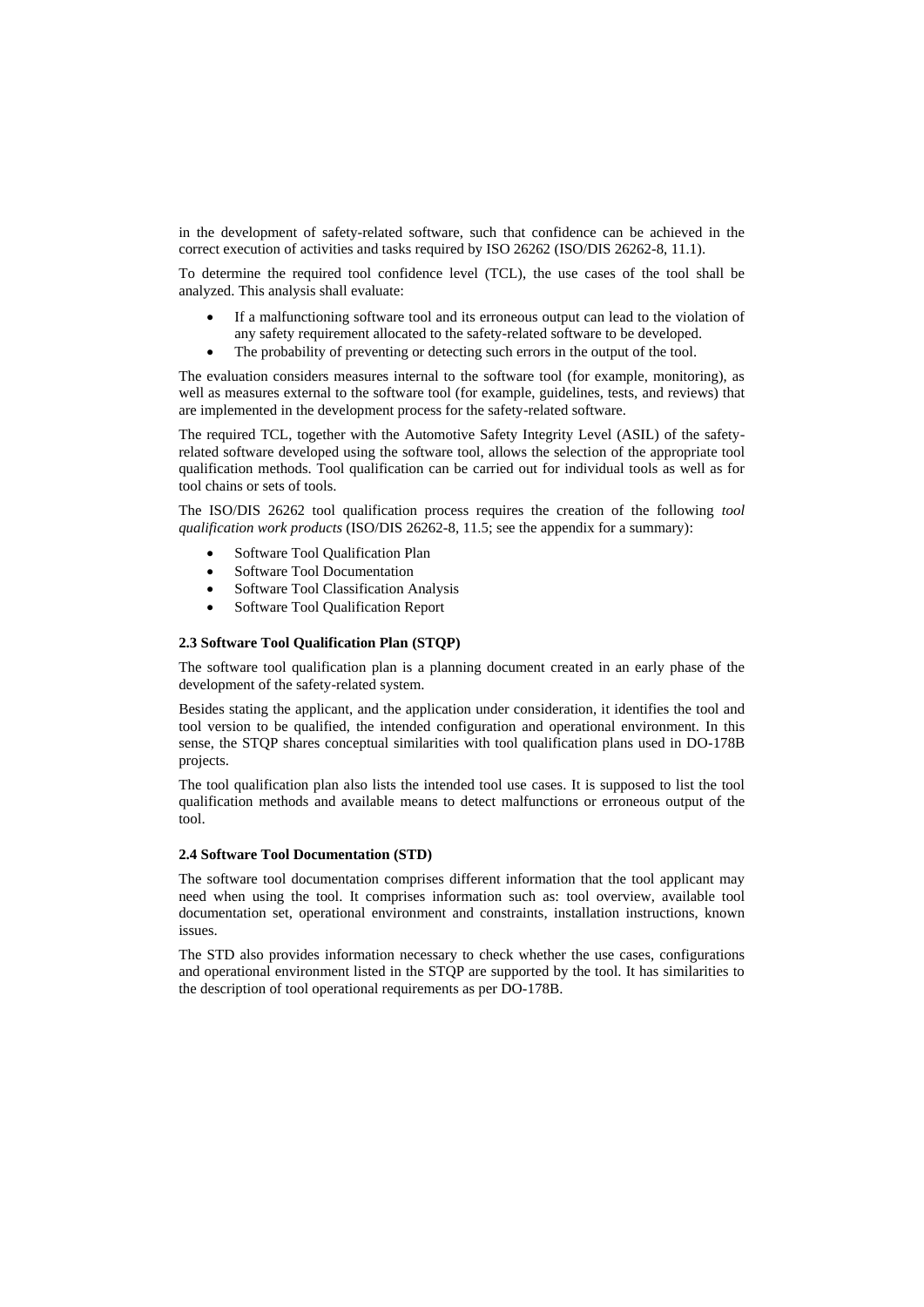## **2.5 Software Tool Classification Analysis (STCA)**

The tool classification is necessary to determine the required *tool confidence level* (TCL). It depends on the particular tool use cases used during the development of the application under consideration. The tool confidence level can be derived using the schematics provided in Fig. 1.



Fig.1: ISO/DIS 26262 Tool Classification Scheme

## **Tool Impact (TI)**

First, the intended use cases for the tool shall be analyzed to determine if a safety requirement can be violated if the software tool is malfunctioning or producing erroneous output. If a violation of a safety requirement is not possible, *tool impact* TI0 shall be chosen. Otherwise, the tool impact is TI1 (ISO/DIS 26262-8, 11.4.3.2.a).

#### **Tool Error Detection (TD)**

Second, the intended software tool use cases shall be analyzed to determine the probability of preventing or detecting that the software tool is malfunctioning or producing erroneous output. The degree of confidence, that a malfunction or an erroneous output from the tool can be prevented or detected, determines *the tool error detection* TD as outlined in Table 1 (ISO/DIS 26262-8, 11.4.3.2.b).

|  |  | Tab.1: Tool Error Detection Levels |  |
|--|--|------------------------------------|--|
|--|--|------------------------------------|--|

| Degree of confidence                                                                                                                    | Tool error detection |  |
|-----------------------------------------------------------------------------------------------------------------------------------------|----------------------|--|
| high                                                                                                                                    | TD1                  |  |
| medium                                                                                                                                  | TD <sub>2</sub>      |  |
| low                                                                                                                                     | TD <sub>3</sub>      |  |
| no systematic verification measures in subsequent development phases<br>malfunctions or erroneous outputs can only be detected randomly | TD4                  |  |

#### **Tool Confidence Level (TCL)**

If TI and TD have been chosen, the *tool confidence level* (TCL) can be determined following the schematics provided in Figure 1 (ISO 26262-8, 11.4.3.4).

Having multiple use cases for a tool can potentially result in multiple TCLs. To determine the required tool qualification measures, the maximum TCL required  $(\rm{TCL}_{\rm{REO}})$  to support these use cases needs to be established.  $TCL_{REO}$  needs to be documented in the STQP.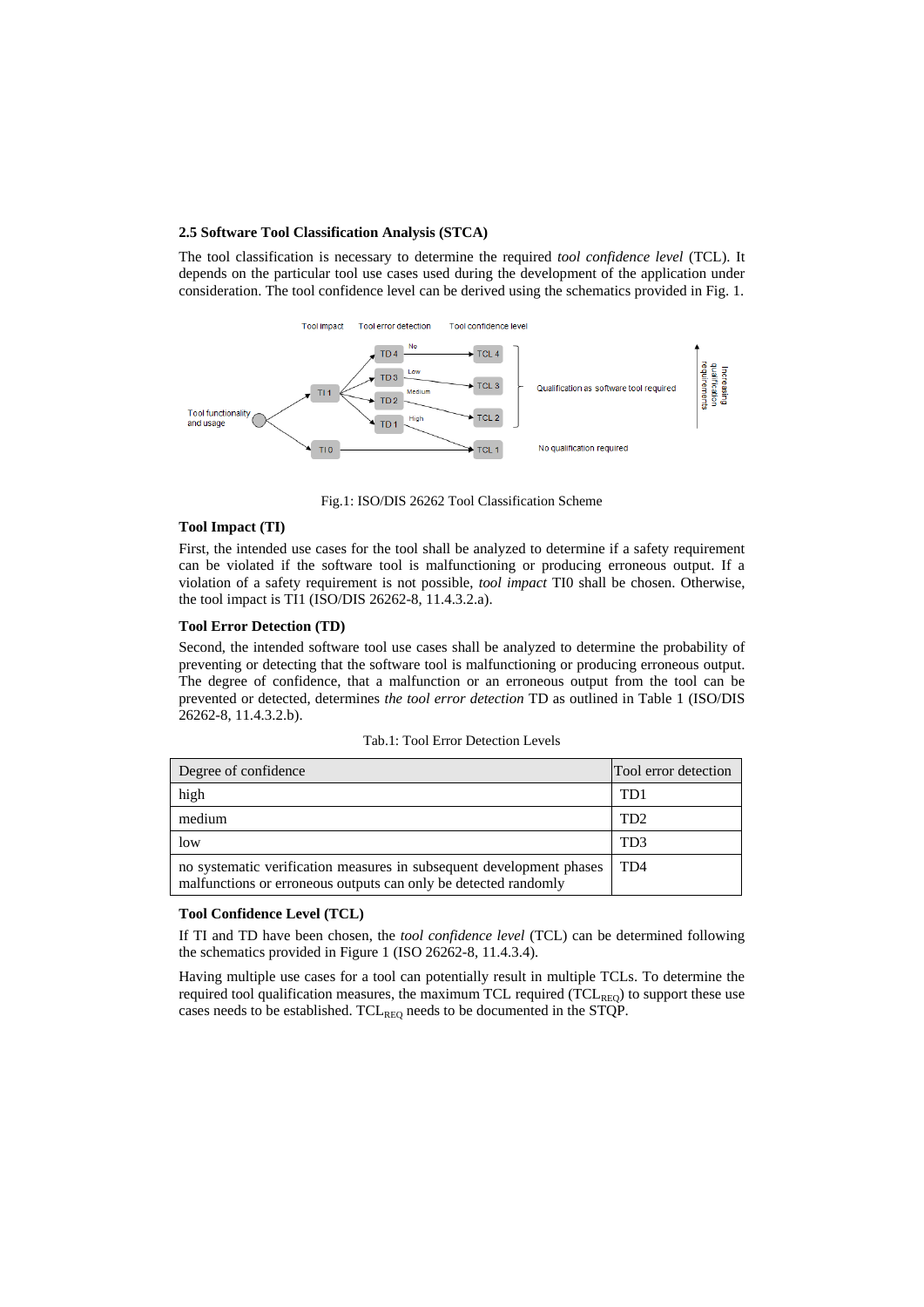## **Tool Qualification Methods (TCM)**

A tool classified at TCL1 does not require specific *tool qualification methods* to be carried out. For software tools classified at any of the other tool confidence levels, specific methods for software tool qualification shall be applied. These specific methods are listed in ISO/DIS 26262-8, tables 2, 3, and 4 and have ASIL specific recommendations. From the authors' perspective, some of these methods seem to be feasible for commercial off the shelf tools only.

As an example, permissible tool qualification methods for TCL2 are given in Table 2. To qualify a tool classified at TCL2 up to ASIL D, methods 1b, 1c, 1d or a suitable combination of these could be used.

| Method                                              | ASIL |         |        |        |
|-----------------------------------------------------|------|---------|--------|--------|
|                                                     | A    | B       |        | D      |
| 1a Increased confidence from use                    | $++$ | $^{++}$ |        |        |
| 1b Evaluation of the development process            |      | $^{++}$ |        |        |
| 1c Validation of the software tool                  |      |         | $^{+}$ | $^{+}$ |
| 1d Development in compliance with a safety standard |      |         | $^{+}$ | $\pm$  |

Tab. 2: Tool Qualification Methods for TCL2

(+ … method recommended; ++ … method highly recommended)

The selected tool qualification methods to be carried out need to be documented in the STQP.

### **2.6 Software Tool Qualification Report (STQR)**

The software tool qualification reports documents the actual tool qualification, i.e. provides evidence that the tool qualification was carried out as planned. Usage constraints and malfunctions identified during the qualification, if any, shall be documented here as well.

## **3 Experiences with tool qualification according to ISO/DIS 26262 - A practitioner's perspective**

MathWorks automotive industry customers have expressed their need for compliance with the upcoming ISO 26262 standard [TMW09] and for tools qualified as per ISO 26262 in particular. In order to support this customer need, a practicable ISO 26262 tool qualification approach had to be developed and implemented.

In this section the authors discuss their first hand experiences with the ISO/DIS 26262 tool qualification approach gained during the qualification of the Real-Time Workshop® Embedded Coder™ code generator and the PolySpace® Client/Server for C/C+ code verifiers from MathWorks. These qualification activities happened in 2009.

## **3.1 Implementation of the ISO 26262 tool qualification approach**

ISO 26262 allows different levels of qualification, including a self-qualification  $(1<sup>st</sup>$  party qualification). To increase confidence into the proposed approach, MathWorks decided to submit the tool qualification approach to an accredited certification body for review and approval. Due to their reputation for software tool certifications / qualifications according to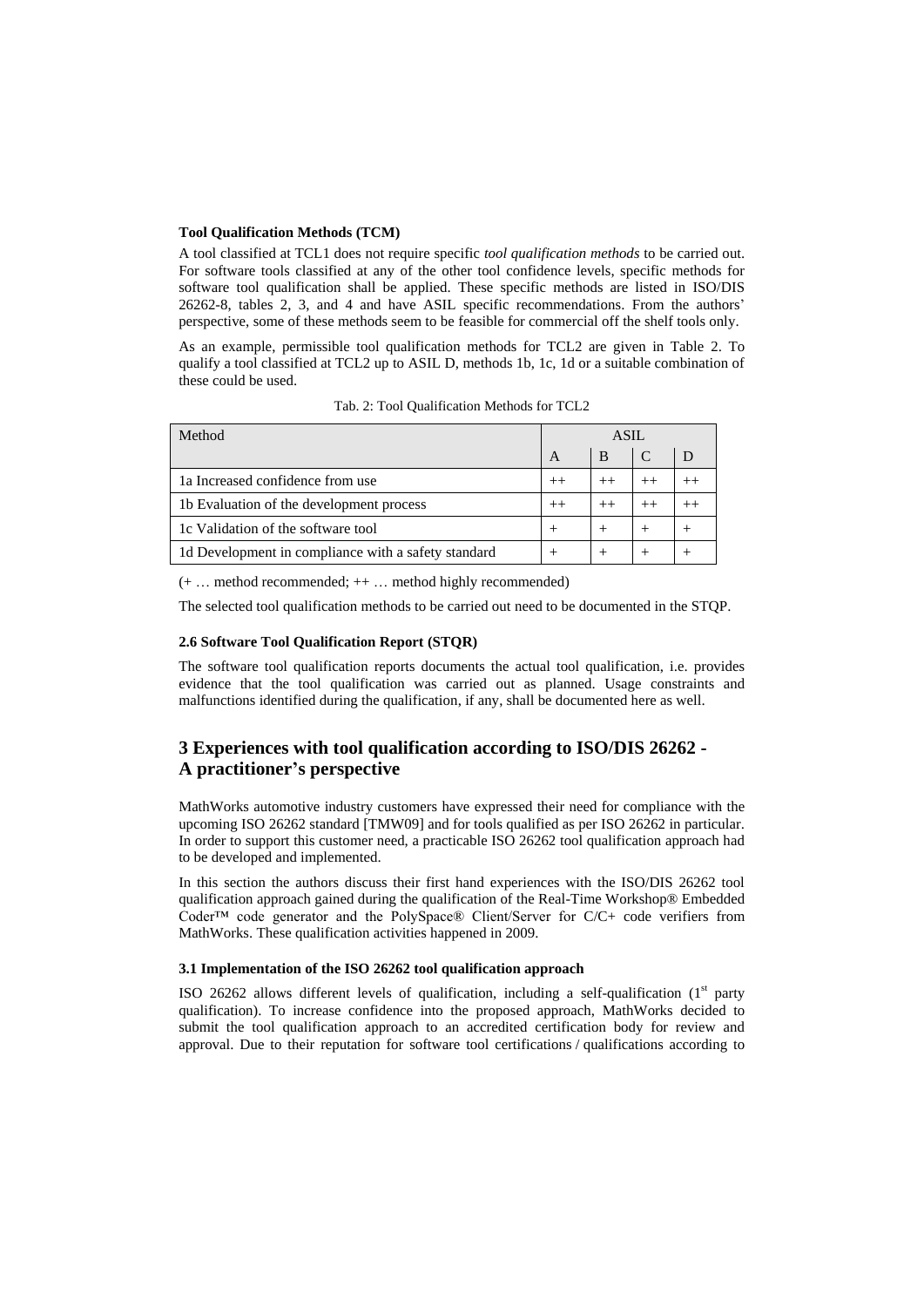various standards, TÜV SÜD Automotive GmbH was chosen for the tool qualification assessment.

Due to their large customer base, MathWorks supports customers developing high-integrity systems according to different standards. Tool certification packages for IEC 61508 and qualification kits for DO-178B were already productized when the ISO 26262 qualification activities were launched. So it was desirable to re-use certification / qualification approaches and artifacts developed for these other standards wherever feasible.

A suitable way to leverage existing certification approaches was to add the ISO 26262 tool qualification on top of the existing IEC 61508 in-context tool certifications. These existing certifications are based on specific workflows (*reference workflows*) to be utilized by the applicant when using the tool for developing or verifying software for IEC 61508 applications. In the context of ISO 26262 tool qualification, these workflows can be re-used to describe and limit the intended tool use cases as well as to list available means to detect malfunctions or erroneous output of the tool.

In the following, we will illustrate this approach using the Real-Time Workshop Embedded Coder code generator as an example:

The reference workflow describes a workflow for application-specific verification and validation of models and generated code developed using the Simulink® modeling environment and the Real-Time Workshop Embedded Coder C code generator. The main constructive development activities as well as the corresponding verification and validation activities are summarized in Fig. 2. [Con09, CS09] provide more detailed discussions.



Fig.2: Reference Workflow for Application Specific Verification and Validation of Models and Generated Code

The verification and validation measures described in this reference workflow form available means to detect or prevent potential malfunctions or erroneous outputs of the code generator. This description was used to determine the tool error detection (TD) for the code generator.

According to the certification report, applying the entire workflow for Application-Specific Verification and Validation of Models and Generated Code provides a high degree of confidence that potential malfunctions or erroneous output of the code generator can be detected or prevented, i.e. the tool error detection is TD1 resulting in a tool confidence level of TCL1. Tool qualification for the code generator can be claimed without carrying out additional tool qualification methods.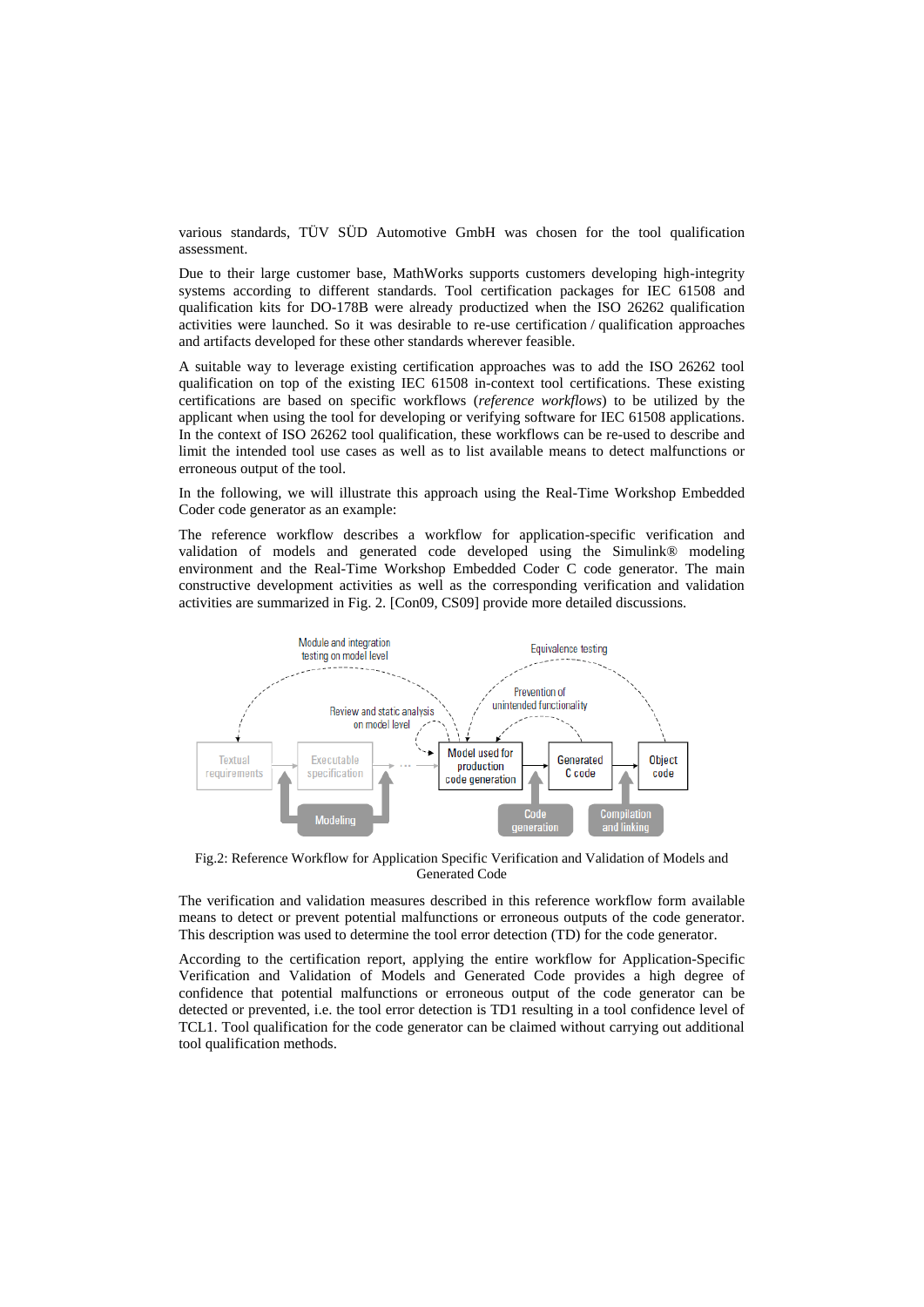To give the user more flexibility when integrating Real-Time Workshop Embedded Coder into their development processes MathWorks also aimed at supporting use cases that only utilize a suitable subset of the reference workflow<sup>5</sup>. Assuming that the selected subset provides a medium degree of confidence to detect or prevent potential malfunctions or erroneous output of the code generator, the tool error detection is TD2 resulting in a tool confidence level of TCL2. In this case, tool qualification methods need to be selected according to Table. 2.

The PolySpace verifiers for C/C++ were classified at TCL2 as well.

In case of both products, a combination of the tool qualification methods (1b) Evaluation of the development process and (1c) Validation of the software tool were used.

The *assessment of the development process* was carried out by TÜV SÜD as part of the IEC 61508 tool certification procedure. The assessment criteria were enhanced to match the ISO 26262 requirements.

The *software tool validation* was carried out differently for the two tools. In case of PolySpace for example, existing test artifacts that were created as part of the DO-178B tool qualification kit for PolySpace were reused.

For both tools, the tool classification reports, artifacts to demonstrate compliance with the documented development processes and evidence for the validation of the tools were submitted to TÜV SÜD for review. TÜV SÜD assessed the artifacts and stated their suitability to claim tool qualification in the certification reports for Real-Time Workshop Embedded Coder and PolySpace.

To further support users of Real-Time Workshop Embedded Coder when claiming tool qualification, a *Tool Qualification Package* was created. The package contains templates for the tool qualification work products identified by ISO/DIS 26262-8 as well as evidence documenting the independent assessment by TÜV SÜD of the tool qualification measures carried out by MathWorks. In the tool qualification package, the tool qualification work products are integrated into one single document to account for the overlap and dependencies between the different work products (see section 4 for a detailed discussion of this issue).

## **3.2. Discussion**

-

The authors see the following issues with the tool qualification approach outlined in ISO/DIS 26262:

#### **No formal qualification credits**

Similar to IEC 61508, ISO/DIS 26262 has a generic requirement for tool qualification, but doesn't offer formal certification credits in exchange for tool qualification. This way there is little incentive for applicants to certify tools if it can be avoided. As such, it is feared that the tool classification will be dressed up to reduce or avoid tool qualification methods.

Assuming a proper tool classification and qualification, one could argue that a qualified tool used in accordance with an appropriate reference workflow might provide the required confidence in the correct execution of activities automated by this tool. Following this argument, the verification activities for these automated activities defined in the standard can be reduced or eliminated. Since there is no straightforward mapping between activities/tools

<sup>&</sup>lt;sup>5</sup> The applicant needs to document the chosen workflow subset in a conformance demonstration template that ships with the tool qualification package.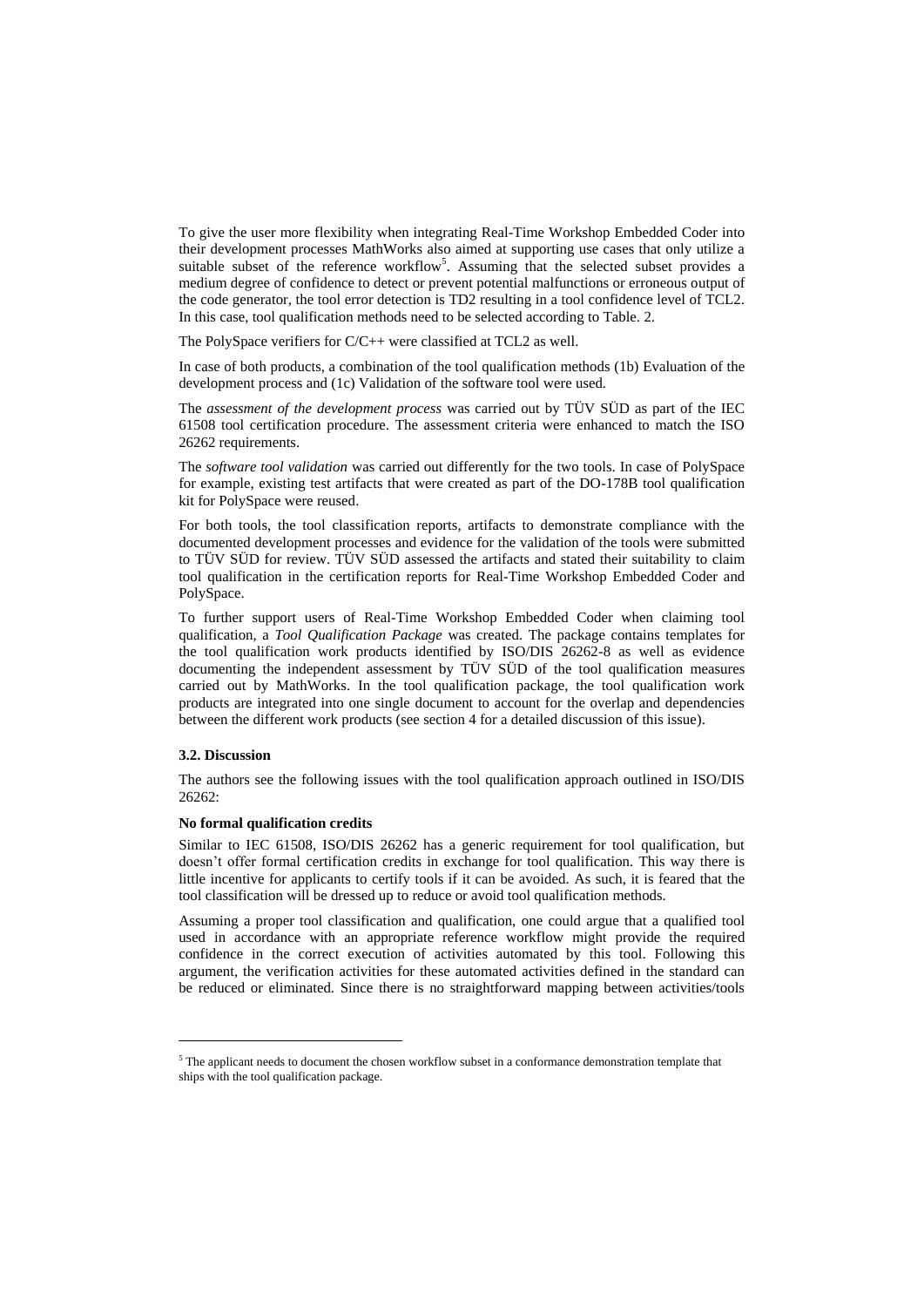and their corresponding verification activities, this will be open to interpretation until common practices have been established.

## **No distinction between verification and development tools**

Unlike DO-178B and IEC 61508 Ed. 2.0, ISO/DIS 26262 does not differentiate between tools that can introduce errors (aka development tools) and tools that can only fail to detect errors (aka verification tools). Imposing the same tool qualification requirements for both classes of tools does not account for the different criticalities of these tool categories. Providing a generic reduction of the TCL for verification tools could be one means of addressing this issue. If this is not addressed properly in new versions of the standard, the authors are concerned that the tool categories are treated differently when assigning a TD level. However, this would be less transparent than a clear statement in the standard itself.

#### **Re-using the same arguments for several tools**

A single means to detect or prevent errors in a tool could be used in the argumentation to lower the tool confidence level for several tools. This seems to result in a lower confidence for the overall tool chain, when compared with using different means to lower the confidence levels of different tools. However, ISO/DIS 26262 does not seem to provide any guidance on how to deal with these cases of ‗double accounting'. It would be helpful to have some kind of ‗TD/TCL arithmetic' that allows the determination of tool confidence and tool error detection levels when combining tools or tool chains that have been classified already.

### **Difficulty to provide a reasonable tool classification without considering the entire tool chain**

The above-mentioned issue also leads to the problem that proper tool classifications and qualifications are difficult to achieve without considering the entire tool chain. This raises questions of how feasible the qualification of individual tools is in practice.

### **Overlap between STQP and STCA**

There seems to be overlap or at least a strong interdependence between parts of the STQP and the STCA. The STCA seems to be prerequisite to complete the sections of the STQP that are concerned with the tool qualification methods and the required Tool Confidence Level. On the other hand, the documentation of the tool use cases and the means for detecting malfunctions or erroneous output seem to be input for the tool classification. In the final standard, the authors would like to see a clearer separation of concerns between the two documents and a suggested order in which they should be created.

## **No established tool qualification best practices**

The reported ISO 26262 tool qualification activities were carried out at a time where no reference qualifications were available. The authors believe, that the definition of suitable verification and validation measures to be used in combination with a qualified tool is a means to provide practitioners with the necessary guidance to successfully utilize these tools in projects that need to comply with the requirements of ISO 26262. Until common best practices have been established, the chosen qualification approach could be used as a reference for other tool qualifications.

## **4 Summary and Conclusions**

With the advent of ISO 26262 automotive practitioners need to figure out how implement the tool qualification requirements of this standard in practice.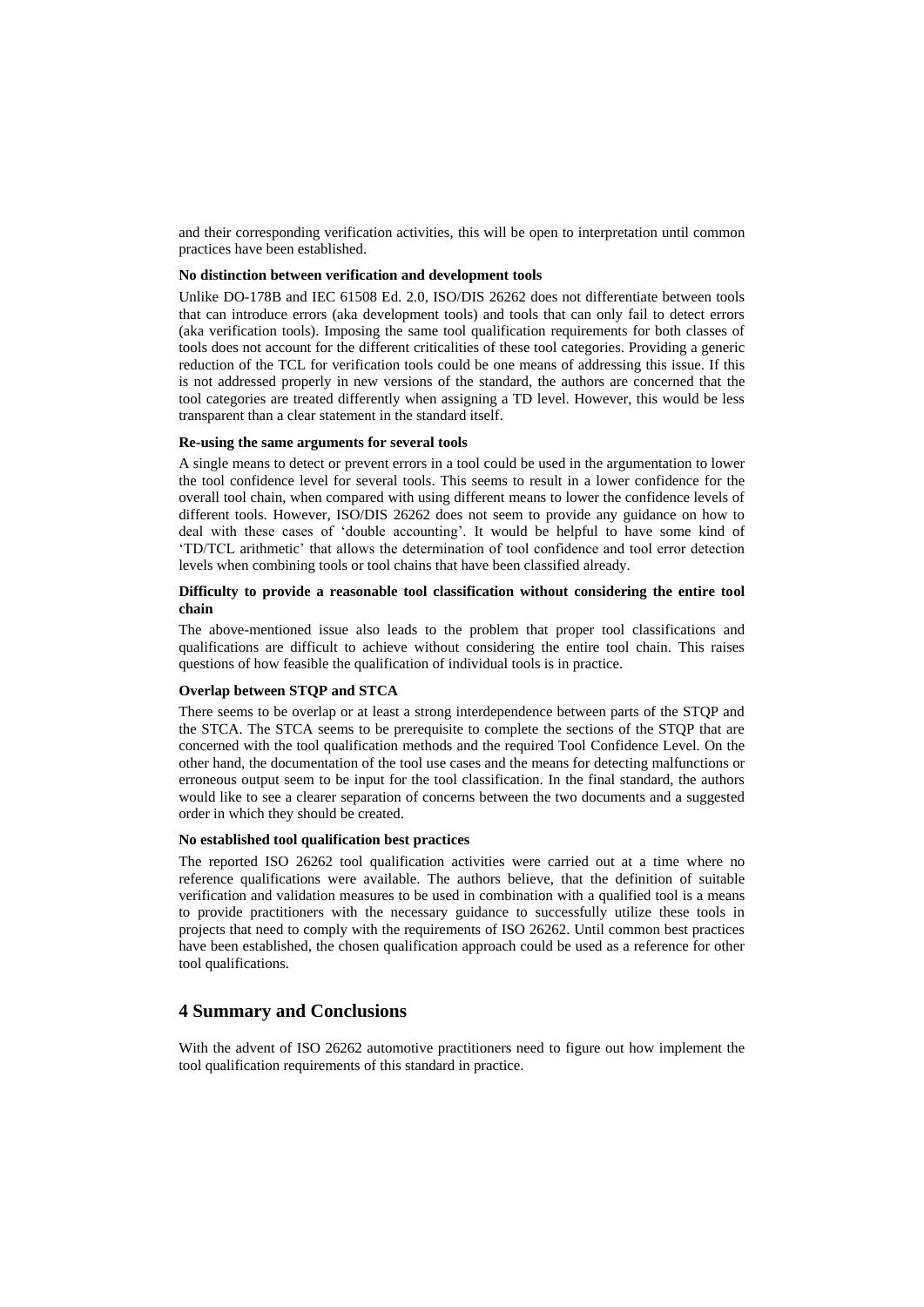The authors reported on their experiences with one of the first (if not the first) ISO/DIS 26262 tool qualifications of commercially available production code generation and verification tools.

The successful ISO/DIS 26262-8 tool qualifications of MathWorks Real-Time Workshop Embedded Coder, PolySpace Client for C/C++ and PolySpace Server for C/C++ demonstrated the feasibility of applying this functional safety standard to both development and verification tools.

The author's believe that the definition of suitable verification and validation measures to be used in combination with the qualified tools provides practitioners with the necessary guidance to successfully apply Model-Based Design and advanced code verification tools in projects that need to comply with the requirements of ISO/DIS 26262.

## **Appendix: ISO/DIS 26262 Tool Qualification and Work Products**





## **References**

- [BB09] M. Beine, A. Bärwald: Einsatz zertifizierter Codegenerierungswerkzeuge in sicherheitsgerichteteten Entwicklungen. Safetronic 2009, Munich, Germany, 2009.
- [Con07] M. Conrad: Using Simulink® and Real-Time Workshop® Embedded Coder for IEC 61508 Applications. White Paper, Safety Users Group, 2007 [www.safetyusersgroup.com/documents/AR070002/EN/AR070002.pdf](http://www.safetyusersgroup.com/documents/AR070002/EN/AR070002.pdf)
- [Con09] M. Conrad: Testing-based translation validation of generated code in the context of IEC 61508. Formal Methods in System Design, 2009. DOI 10.1007/s10703-009-0082-0
- [CS09] M. Conrad, G. Sandmann: A Verification and Validation Workflow for IEC 61508 Applications. SAE Techn. Paper #2009-01-0271, SAE World Congress 2009
- [DO-178B] RTCA/DO-178B. Software Considerations in Airborne Systems and Equipment Certification. 1992
- [Glö08] T. Glötzner: IEC 61508 Certification of a Code Generator, ICSS2008